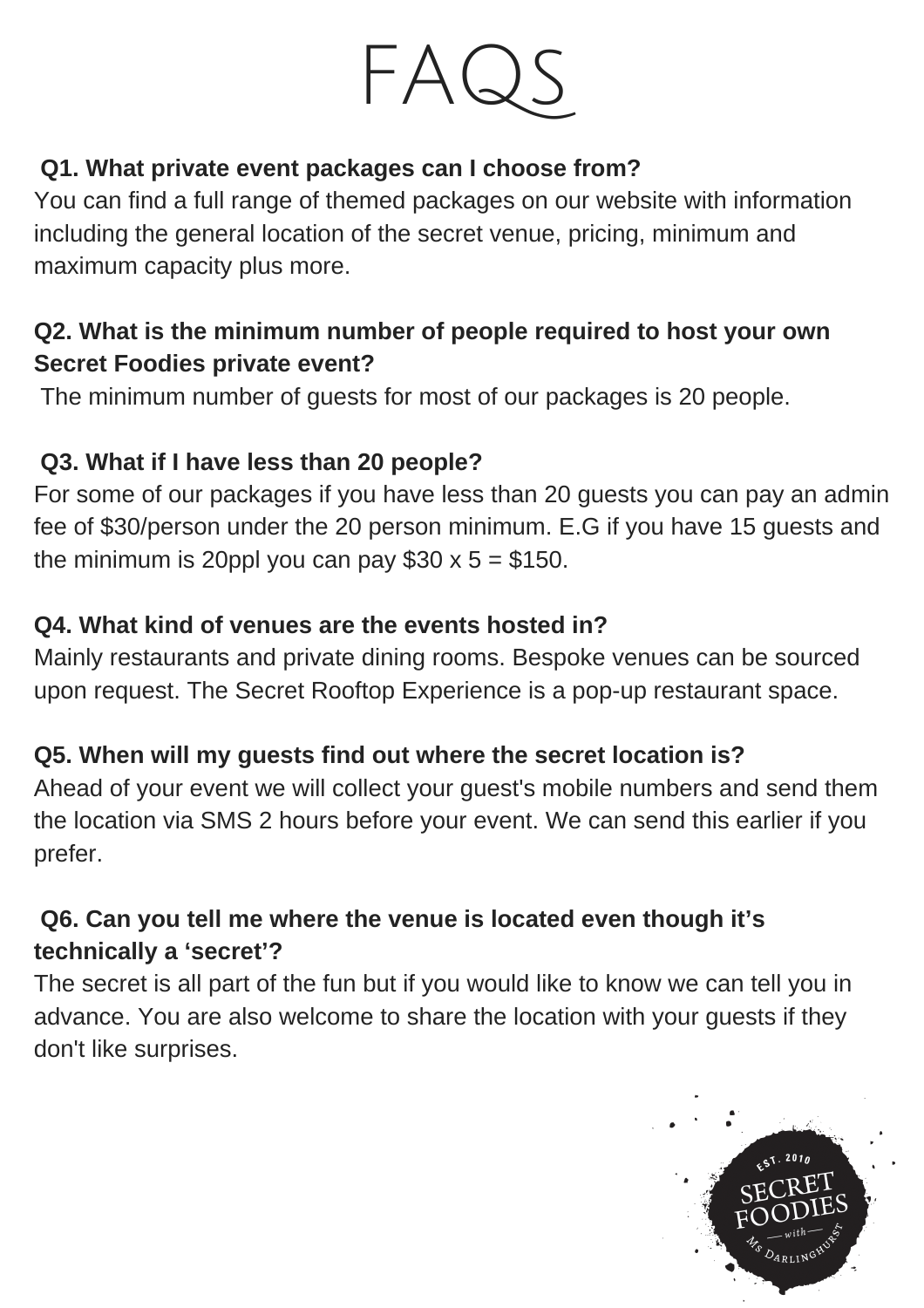

# **Q7. Are packages all sit-down meals or can we do a cocktail-style event?**

All packages are designed as sit down meals but it is possible to transform them into cocktail-style functions. Please note the price may be affected. Send us an email to discuss info@secretfoodies.com.au

# **Q8. Is it possible to have half our group on a beverage package and the other half food only?**

Unfortunately this is not possible. If you have non-drinkers in your group certain venues can arrange to have mocktails made especially for them instead. Alternatively, your group can opt for the non-drinking package, and set up a drinks tab on the day of your event.

### **Q9. Can you cater for dietary requirements?**

All dietary requirements can be catered for with up to 7 days prior to your event date.

## **Q10. Is The Secret Rooftop Experience outdoors or is there a wet weather plan?**

The Secret Rooftop Experience offers both indoor and outdoor seating options, making it completely weather proof.

#### **Q11. Can you help me source entertainment?**

Although we don't offer entertainment in any of our packages we can certainly offer recommendations in regards to outsourced entertainment. For more information, please email info@secretfoodies.com.au.